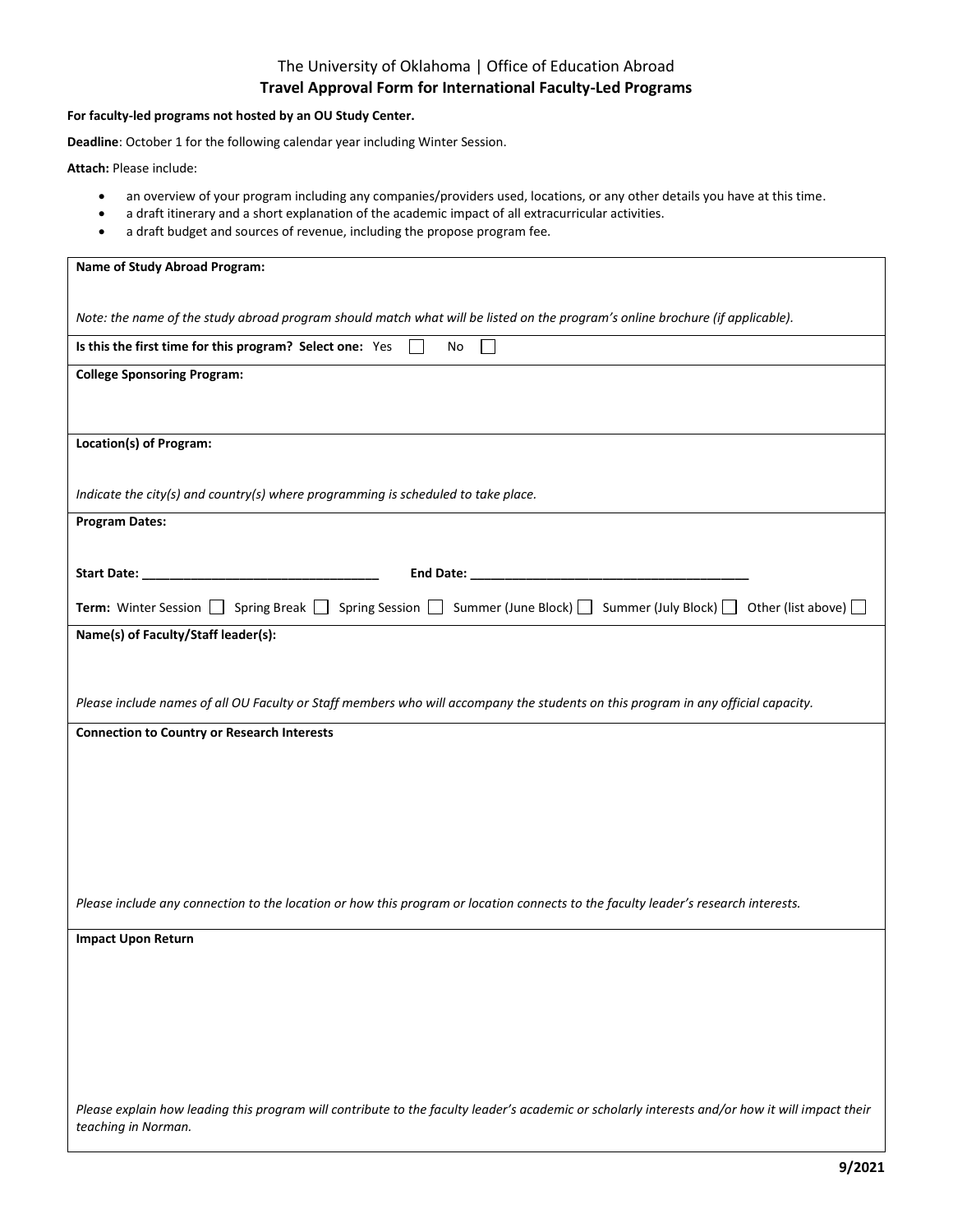## **Financial Details of Sponsoring Department**

| <b>Who pays the \$50 application fee?</b> Student self-pays $\Box$ Charge to the departmental account $\Box$                                                                                                              |                            |                                                    |  |  |
|---------------------------------------------------------------------------------------------------------------------------------------------------------------------------------------------------------------------------|----------------------------|----------------------------------------------------|--|--|
| Is insurance/risk management included in the program fee? $Yes \mid \mid No \mid \mid$                                                                                                                                    |                            |                                                    |  |  |
| If no, please initial for student self-pay or contact Education Abroad for other payment options _____                                                                                                                    |                            |                                                    |  |  |
|                                                                                                                                                                                                                           | <b>Course Information:</b> |                                                    |  |  |
| For each course being taught abroad as part of this study abroad program, please list the course code and section, course name and<br>instructor of record for the program. For non-credit bearing experiences enter N/A. |                            |                                                    |  |  |
| Course code/section                                                                                                                                                                                                       | <b>Course Title</b>        | <b>Instructor of Record (please print</b><br>name) |  |  |
|                                                                                                                                                                                                                           |                            |                                                    |  |  |
|                                                                                                                                                                                                                           |                            |                                                    |  |  |
|                                                                                                                                                                                                                           |                            |                                                    |  |  |
|                                                                                                                                                                                                                           |                            |                                                    |  |  |

## **Acknowledgement of Duties and Responsibilities of Faculty/Staff Leader(s)**

By signing below, I acknowledge that I have carefully read, understand and agree to:

- Hold mandatory program-specific pre-departure orientation(s) and meeting(s) with students.
- Attend the mandatory study abroad leader training session within the year prior to taking students abroad.
- Serve as the official on-site representative of the University of Oklahoma during program dates, which includes 24/7 availability for emergency situations.
- Provide backup to on-site staff and the Office of Education Abroad, as appropriate, to deal with accidents, illnesses, or emergencies involving any participant in the program.
- Provide the Office of Education Abroad with contact information, including address and phone number, while abroad.
- Notify the Office of Education Abroad of any emergency that happens while abroad via telephone or email (24/7 emergency phone 405-630-5392 o[r helpabroad@ou.edu\)](mailto:helpabroad@ou.edu).
- Ensure that all students complete required portions of the study abroad registration before departing the U.S.
- Comply with the Emergency Response Protocol and General Guidelines for Emergencies Abroad for Faculty Leaders [\(http://www.ou.edu/cis/education\\_abroad/ou-faculty-staff/ou-travel-policies-and-forms\)](http://www.ou.edu/cis/education_abroad/ou-faculty-staff/ou-travel-policies-and-forms).
- Attend post-program meeting(s) with the Office of Education Abroad to provide information concerning student incidents, field trips, excursions, classroom and student housing facilities and to make recommendations for future programs.

*Please include an additional page for more than three program leaders.*

| Signature | Date |
|-----------|------|
|           |      |
|           |      |
| Signature | Date |
|           |      |
|           |      |
| Signature | Date |
|           |      |
|           |      |
|           |      |